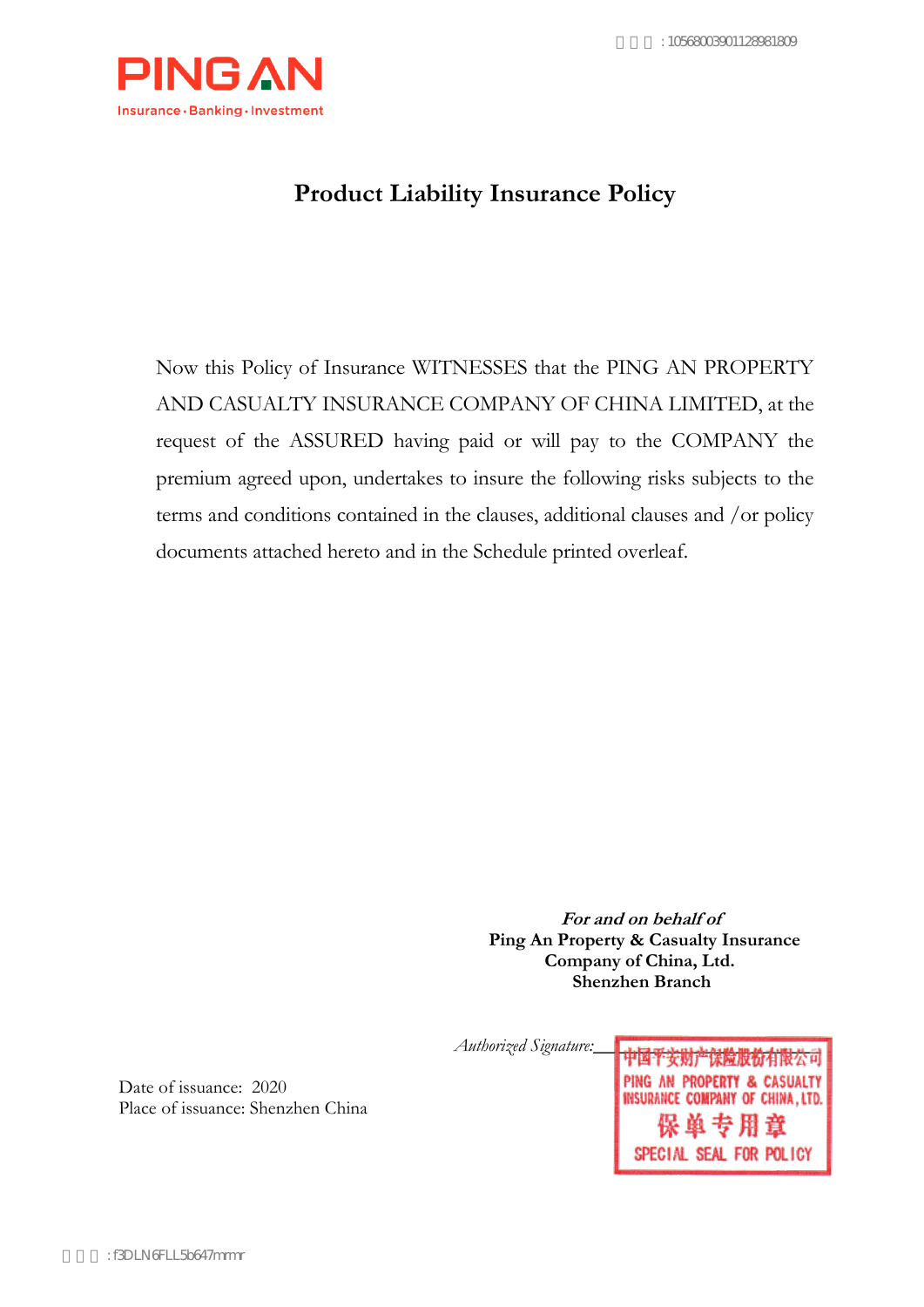

## **PRODUCT LIABILITY INSURANCE POLICY SCHEDULE**

| Type                                    | $\ddot{\cdot}$       | PRODUCTS LIABILITY INSURANCE                                                                                                                                                                                                                                                                                                                                                                                                                                                                                                                                                                                                                          |  |  |  |  |  |  |
|-----------------------------------------|----------------------|-------------------------------------------------------------------------------------------------------------------------------------------------------------------------------------------------------------------------------------------------------------------------------------------------------------------------------------------------------------------------------------------------------------------------------------------------------------------------------------------------------------------------------------------------------------------------------------------------------------------------------------------------------|--|--|--|--|--|--|
| Policy Holder                           | $\vdots$             | SHENZHEN UFO POWER TECHNOLOGY CO., LTD.                                                                                                                                                                                                                                                                                                                                                                                                                                                                                                                                                                                                               |  |  |  |  |  |  |
| Insured                                 | $\vdots$             | SHENZHEN UFO POWER TECHNOLOGY CO., LTD、UFO<br>SOURCE ENERGY TECHNOLOGY COMPANY                                                                                                                                                                                                                                                                                                                                                                                                                                                                                                                                                                        |  |  |  |  |  |  |
| Beneficiary                             | :                    | SHENZHEN UFO POWER TECHNOLOGY CO., LTD, UFO<br>SOURCE ENERGY TECHNOLOGY COMPANY                                                                                                                                                                                                                                                                                                                                                                                                                                                                                                                                                                       |  |  |  |  |  |  |
| Correspondence Address                  | $\colon$             | The 4th Floor, No. 8 Workshop Building, Shao Pai Industrial Area, five<br>Community, Long Gang Street, Long Gang District, Shenzhen                                                                                                                                                                                                                                                                                                                                                                                                                                                                                                                   |  |  |  |  |  |  |
| Insured location                        | $\colon$             | The 4th Floor, No. 8 Workshop Building, Shao Pai Industrial Area, five<br>Community, Long Gang Street, Long Gang District, Shenzhen                                                                                                                                                                                                                                                                                                                                                                                                                                                                                                                   |  |  |  |  |  |  |
| <b>Business Nature</b>                  | $\ddot{\cdot}$       | The insurance policy shall cover the insured for all its activities related<br>with its owner ship, business operation, management, including all<br>services stated in insured's business license.                                                                                                                                                                                                                                                                                                                                                                                                                                                   |  |  |  |  |  |  |
| Policy Period                           | $\ddot{\cdot}$       | From 26th November 2020 00:00 to 25th November 2021 24:00                                                                                                                                                                                                                                                                                                                                                                                                                                                                                                                                                                                             |  |  |  |  |  |  |
| Applicable Law & Disputes<br>Resolution |                      | Worldwide                                                                                                                                                                                                                                                                                                                                                                                                                                                                                                                                                                                                                                             |  |  |  |  |  |  |
| Geographical Limit                      | $\ddot{\cdot}$       | Worldwide                                                                                                                                                                                                                                                                                                                                                                                                                                                                                                                                                                                                                                             |  |  |  |  |  |  |
| Coverage                                | $\vdots$             | The insurer shall indemnify the insured in accordance with this<br>insurance contract if the insured shall become legally liable pursuant to<br>the law of the Worldwide including USA & Canada for the claims made<br>against the insured for the first time arising from bodily injury or death<br>or damage to property of the persons using, consuming or handling the<br>insured products or commodity, or of any other persons consequent<br>upon an occurrence taking place in the covered territory within the<br>retroaction period caused by products or commodity manufactured or<br>sold by the insured stated in the insurance contract. |  |  |  |  |  |  |
| <b>Insured Product</b>                  | $\ddot{\cdot}$       | Lithium ion battery                                                                                                                                                                                                                                                                                                                                                                                                                                                                                                                                                                                                                                   |  |  |  |  |  |  |
| Sales Area                              |                      | Worldwide                                                                                                                                                                                                                                                                                                                                                                                                                                                                                                                                                                                                                                             |  |  |  |  |  |  |
| <b>Estimated Sales Turnover</b>         | $\ddot{\cdot}$       | USD 4761904.77                                                                                                                                                                                                                                                                                                                                                                                                                                                                                                                                                                                                                                        |  |  |  |  |  |  |
| Limit of Liability                      | $\ddot{\cdot}$       | USD 5000000.00in aggregate in the policy period                                                                                                                                                                                                                                                                                                                                                                                                                                                                                                                                                                                                       |  |  |  |  |  |  |
|                                         |                      | USD 2000000.00 per occurrence<br>USD 2000000.00 per occurrence for property loss<br>USD 2000000.00 per occurrence for bodily injury<br>USD 2000000.00 per occurrence for each person                                                                                                                                                                                                                                                                                                                                                                                                                                                                  |  |  |  |  |  |  |
| Premium rate                            | $\ddot{\cdot}$       | 0.1995 %                                                                                                                                                                                                                                                                                                                                                                                                                                                                                                                                                                                                                                              |  |  |  |  |  |  |
| Premium                                 | $\ddot{\cdot}$       | <b>USD 9500.00</b>                                                                                                                                                                                                                                                                                                                                                                                                                                                                                                                                                                                                                                    |  |  |  |  |  |  |
| Policy Trigger                          | $\vdots$             | Occurrence Basis                                                                                                                                                                                                                                                                                                                                                                                                                                                                                                                                                                                                                                      |  |  |  |  |  |  |
| Deductibles                             | $\ddot{\cdot}$       | USD 3,000 per occurrence or 10% of adjusted loss in other areas,<br>whichever is higher.<br>USD 10,000 per occurrence or 10% of adjusted loss in US and Canada.,<br>whichever is higher                                                                                                                                                                                                                                                                                                                                                                                                                                                               |  |  |  |  |  |  |
| Special Conditions                      | $\ddot{\phantom{a}}$ | (1) 本保单不能用于任何形式的广告宣传: 未经"中国平安财产                                                                                                                                                                                                                                                                                                                                                                                                                                                                                                                                                                                                                       |  |  |  |  |  |  |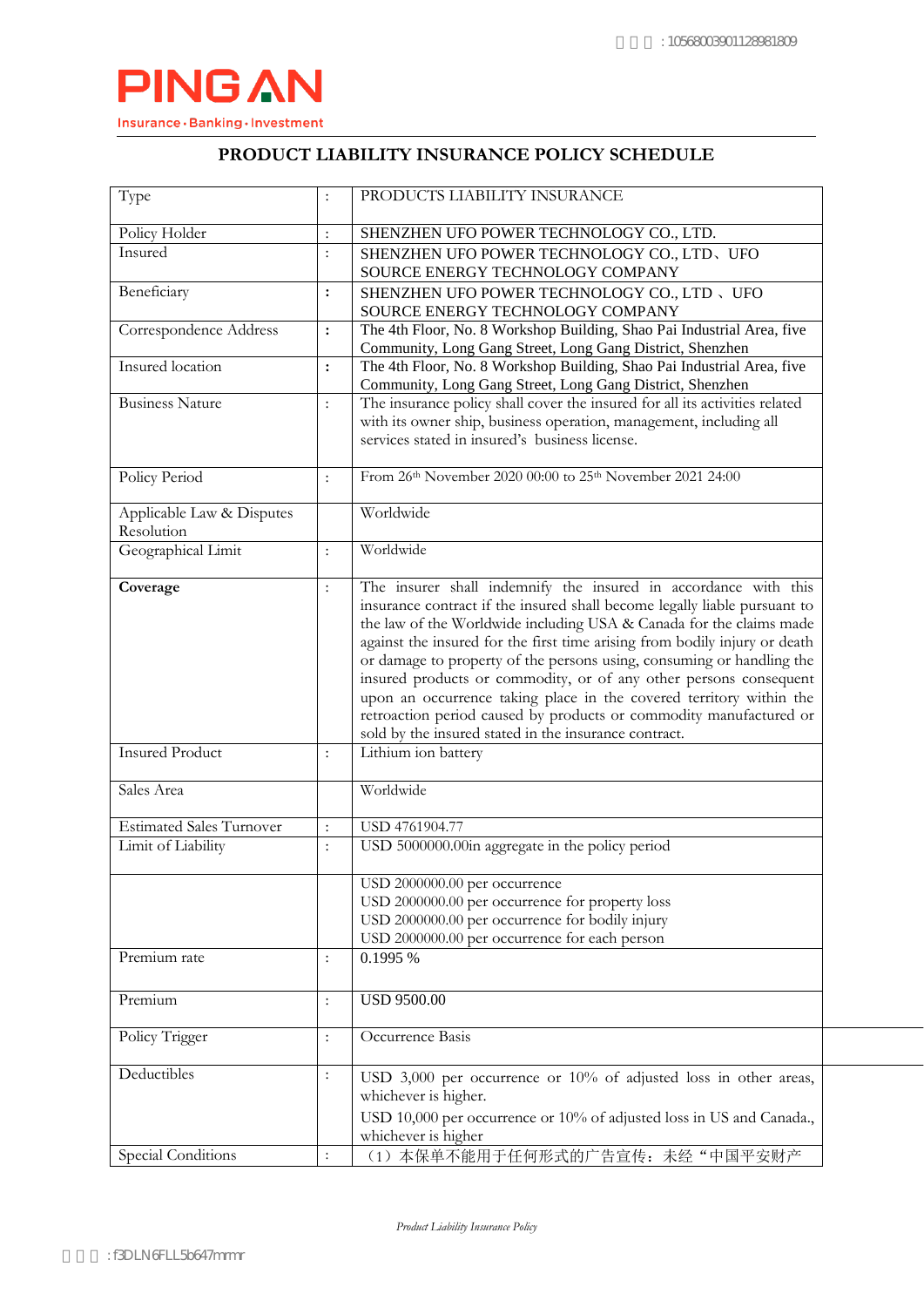

| 保险股份有限公司"书面特别许可, 被保险人不得在任何形式的广<br>告宣传、产品包装等公开材料中使用"中国平安财产保险股份有限<br>公司"的品牌形象标识、名称, "中国平安财产保险股份有限公<br>司"保留向任何形式的商标侵权索赔、要求恢复名誉、提起法律诉<br>讼的权利。                                                                                                                                                                                                                                                                                                                                                                                                                                                                                                                                                                                                         |
|----------------------------------------------------------------------------------------------------------------------------------------------------------------------------------------------------------------------------------------------------------------------------------------------------------------------------------------------------------------------------------------------------------------------------------------------------------------------------------------------------------------------------------------------------------------------------------------------------------------------------------------------------------------------------------------------------------------------------------------------------|
| (1) This policy cannot be used for any form of advertising: without the<br>written permission of China Ping An Property Insurance Co., Ltd., the<br>insured may not use China Ping An Property Insurance Co., Ltd. in any<br>form of publicity materials such as advertising and product packaging.<br>"The company's brand image logo, name, "China Ping An Property<br>Insurance Co., Ltd." reserves the right to claim for any form of trademark<br>infringement, request restoration of reputation, and file a lawsuit.                                                                                                                                                                                                                        |
| (2) 功效除外条款"因任何被保险人产品未能正确实现其用途或功<br>能和/或未达到被保险人保证的性能、质量、适用性、或耐用性水<br>平而导致的人身伤害和/财产损失属本保单除外责任。                                                                                                                                                                                                                                                                                                                                                                                                                                                                                                                                                                                                                                                       |
| (2) Efficacy of exception clause "for any insured products failed to<br>achieve its purpose or function and/or do not meet the insured that<br>performance, quality, suitability, or level of durability and cause personal<br>injury and/property loss exclusions of this policy.                                                                                                                                                                                                                                                                                                                                                                                                                                                                 |
| (3) 产品保证除外条款、"您的产品"除外损失条款、"您的工作"<br>除外损失条款、受损坏之财产或未受物质损坏之财产除外条款、绝<br>对污染除外条款、完工操作责任除外条款、免责协议除外条款、绝<br>对硅除外条款、铅除外条款、间接经济损失除外条款、电磁场除外<br>条款、产品无效除外条款、惩罚性或惩戒性赔偿除外条款、战争及<br>恐怖主义除外条款、石棉责任除外等、电磁辐射除外、错误使用除<br>外、电子数据识别除外。                                                                                                                                                                                                                                                                                                                                                                                                                                                                                                                               |
| (3) Product Warranty Exclusion clause, "Your product" Exclusion Loss<br>clause, "Your work" Exclusion Loss clause, Damaged Property or Property<br>Damage Exclusion property, Absolute Pollution Exclusion clause,<br>Completion Operation Responsibility Exclusion clause, Exemption<br>Agreement Exclusions clause, Absolute Silicon Exclusions clause, Lead<br>Exclusions clause, Indirect Economic Loss Exclusions clause,<br>Electromagnetic Field Exclusions clause, Product Invalid Exclusions<br>clause, Punitive or Disciplinary Exclusions clause, War and Terrorism<br>Exclusions clause, asbestos responsibilities clause, electromagnetic<br>radiation exclusion, misuse exclusion, electronic data identification<br>exclusion, etc. |
| (4) 现金、金银、首饰、珠宝、有价证券、票证、古玩、文件、<br>账册、技术资料、图表、家畜、花草、树木、宠物及其他难以鉴定<br>价值的财产损失除外。                                                                                                                                                                                                                                                                                                                                                                                                                                                                                                                                                                                                                                                                      |
| (4) Valuable properties such as cash, gold, silver, jewelry, diamonds,<br>Valuable securities, tickets, ancient money, curios, books, and technical<br>data, chart, livestock, Flowers and trees, pet and any other property<br>difficult to identify the value should be excluded.                                                                                                                                                                                                                                                                                                                                                                                                                                                                |
| (5) 本保单的第三者仅指终端消费者, 而不包括任何生产、运输<br>等环节中的生产制造方或是仓储方。                                                                                                                                                                                                                                                                                                                                                                                                                                                                                                                                                                                                                                                                                                |
| (5) The third party in this insurance policy is the end customer only, any<br>other producer and or warehousing party related to production chain and<br>transportation chain should be excluded.                                                                                                                                                                                                                                                                                                                                                                                                                                                                                                                                                  |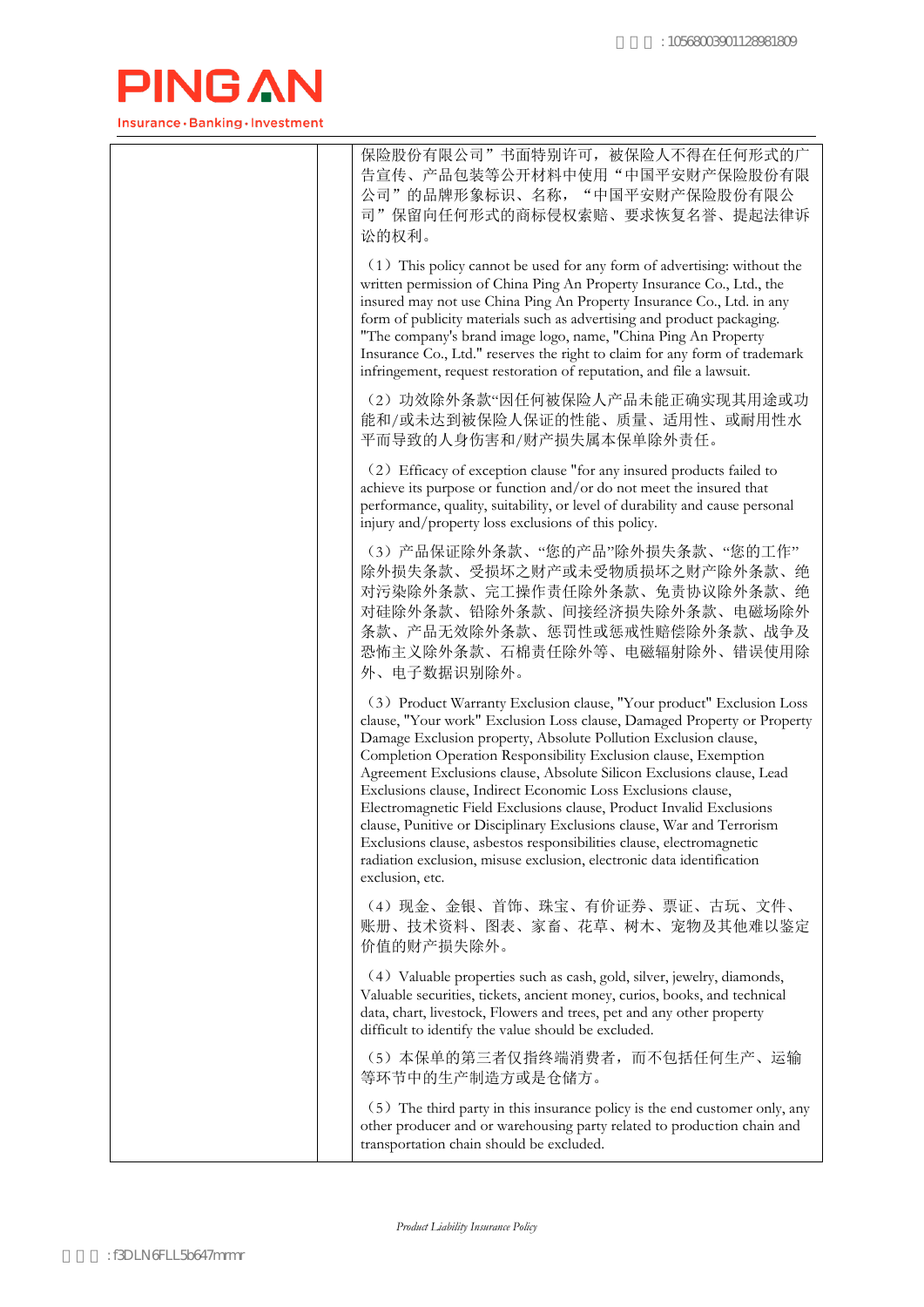

|                                                                                                                                    | (6) 投保产品根据过往实际销售额合理申报, 若选择性投保, 出<br>险时将比例赔付。<br>(6) Insured products are reasonably declared based on past actual sales.<br>If they are selectively insured, they will be paid in proportion to the<br>insurance.<br>(7) 本保单不承担由于电芯产品发生意外事故造成的任何损失。<br>(7) This policy does not cover any loss caused by accidents in the<br>battery cell product. |
|------------------------------------------------------------------------------------------------------------------------------------|----------------------------------------------------------------------------------------------------------------------------------------------------------------------------------------------------------------------------------------------------------------------------------------------------------------------------------------------------|
|                                                                                                                                    | (8) 被保险人: 深圳市飞碟动力科技有限公司、深圳市飞碟能源科<br>技有限公司。被保险人地址: 广东省深圳市龙岗区龙岗街道五联社<br>区少排工业区8号四楼厂房。                                                                                                                                                                                                                                                                |
|                                                                                                                                    | (8) Insured: SHENZHEN UFO POWER TECHNOLOGY CO.,<br>LTD, UFO SOURCE ENERGY TECHNOLOGY COMPANY.<br>Insured location: The 4th Floor, No. 8 Workshop Building, Shao Pai<br>Industrial Area, five Community, Long Gang Street, Long Gang<br>District, Shenzhen.                                                                                         |
| $\mathbf{v}$<br>$\mathbf{r}$ and $\mathbf{r}$ and $\mathbf{r}$ and $\mathbf{r}$ and $\mathbf{r}$ and $\mathbf{r}$ and $\mathbf{r}$ | (9) 无其他特别约定。<br>(9) No other special provision.                                                                                                                                                                                                                                                                                                    |

说明: 本保单以中文保单为准。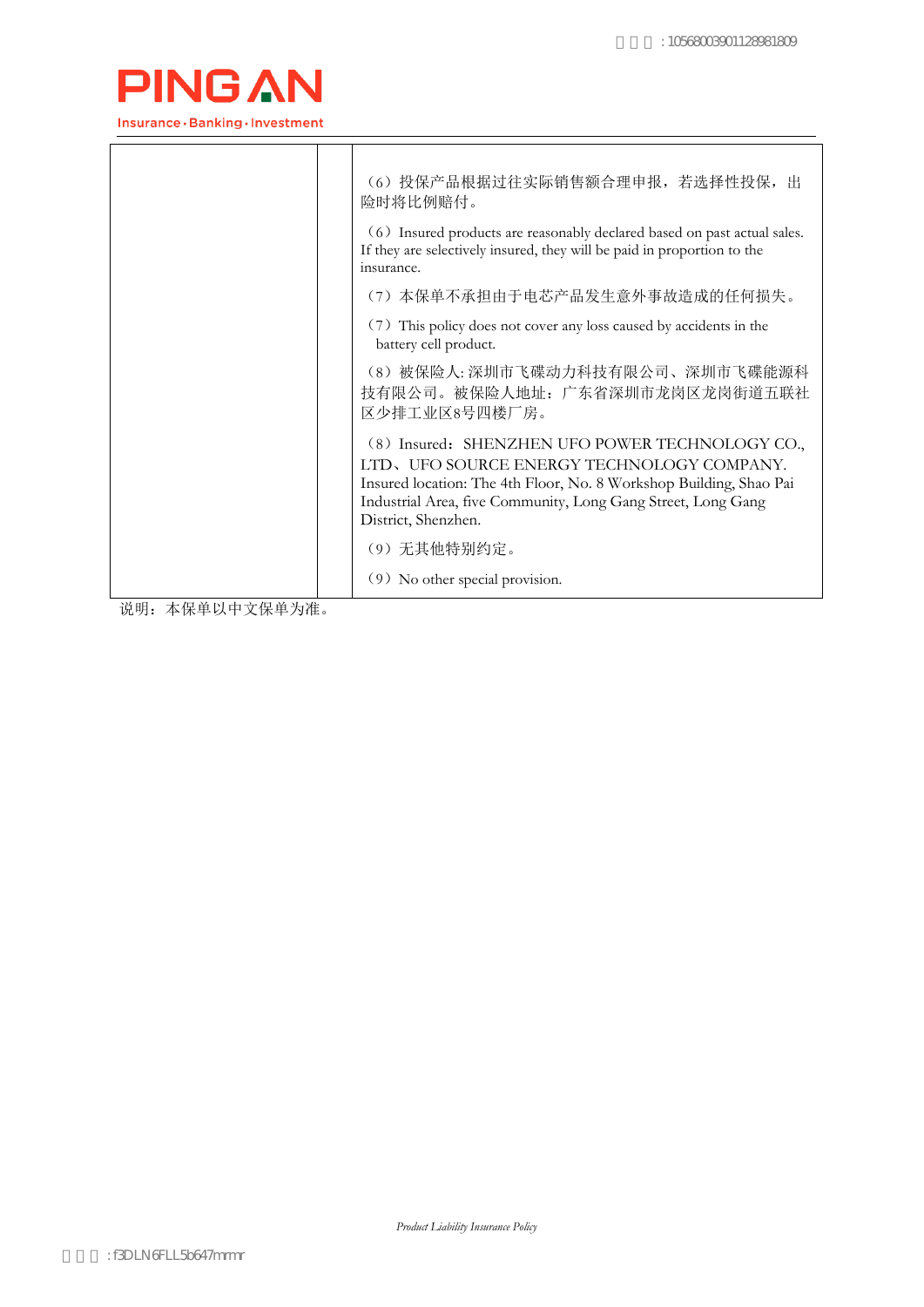

## **Product Liability Insurance Clause**

#### **General Provisions**

**Article 1.** This insurance contract is composed of insurance clauses, insurance applications, insurance policies, insurance certificates and endorsements. Any agreements concerning to this insurance contract shall be in written form.

**Article 2.** All kinds of government organs, enterprise and state-owned enterprises, individual economic organizations and other organizations in the People's Republic of China can become the insured under this insurance contract.

#### **Insuring Agreement**

**Article 3.** The insurer shall indemnify the insured in accordance with this insurance contract if the insured shall become legally liable pursuant to the law of the People's Republic of China (exclusive of Hong Kong, Macao and Taiwan) for the claims made against the insured for the first time arising from bodily injury or death or damage to property of the persons using, consuming or handling the insured products or commodity, or of any other persons consequent upon an occurrence taking place in the covered territory within the retroaction period caused by products or commodity manufactured or sold by the insured stated in the insurance contract.

**Article 4.** If the insured is brought a suit or applied for arbitration upon occurrence of an insured event, The insurer shall also be liable for the arbitration or litigation costs payable by the insured and any necessary and reasonable expenses (hereinafter referred to as "legal expenses") which is subject to the prior written approval of the insurer according to this insurance contract.

#### **Exclusions**

**Article 5. The insurer shall not be liable for any losses, expenses and the liabilities due to the following causes:**

**(1) Intentional acts or gross negligence of the insurance applicant, the insured and their representatives;**

**(2) War, hostilities, military actions, armed conflicts, strikes, riots, insurrection, terrorist activities;** 

**(3) Nuclear radiation, nuclear explosion, nuclear pollution and other radioactive pollution;** 

**(4) Atmospheric pollution, land pollution, water pollution, and other various forms of pollution,;** 

**(5) Acts of administration or justice;**

**Article 6. The insurer shall not be liable for the following losses, expenses and liabilities:**

**(1) Bodily injury or death of the insured or their employees, and all property loss or management property loss;** 

**(2) Contractual liabilities that shall be borne by the insured, except for the liability of economic indemnity that shall still be borne by the insured without the contract;** 

**(3) Penalties, fines, and punitive indemnity;** 

**(4) Mental compensation;** 

**(5) Indirect losses;** 

**(6) The claims have been known or can be reasonably foreseen by the insurance applicant and the insured before applying for insurance;**

**(7) Any losses on the products of the insured;**

**(8) Any losses due to return, replacement or reclaim of the products;**

**(9) Any loss of use or replacement of insured products as parts or components, when used by other manufacturers to produce parts of other commodity or products, because the insured products fail to fulfill their required functions due to their defects, shortage or dangerous conditions, causing the other commodity or products unusable or scrapped. However, the losses on other commodity or products due to any sudden and accidental physical damages of the insured products after the expected functions of the insured products are fulfilled are exclusive from this clause;**

**(10) The liabilities for damages on airplanes or vessels caused by the products of the insured;**

**(11) The deductibles set forth in this insurance contract.** 

**Article 7. The insurer is not liable for the losses, costs and liabilities exclusive from the scope of cover.**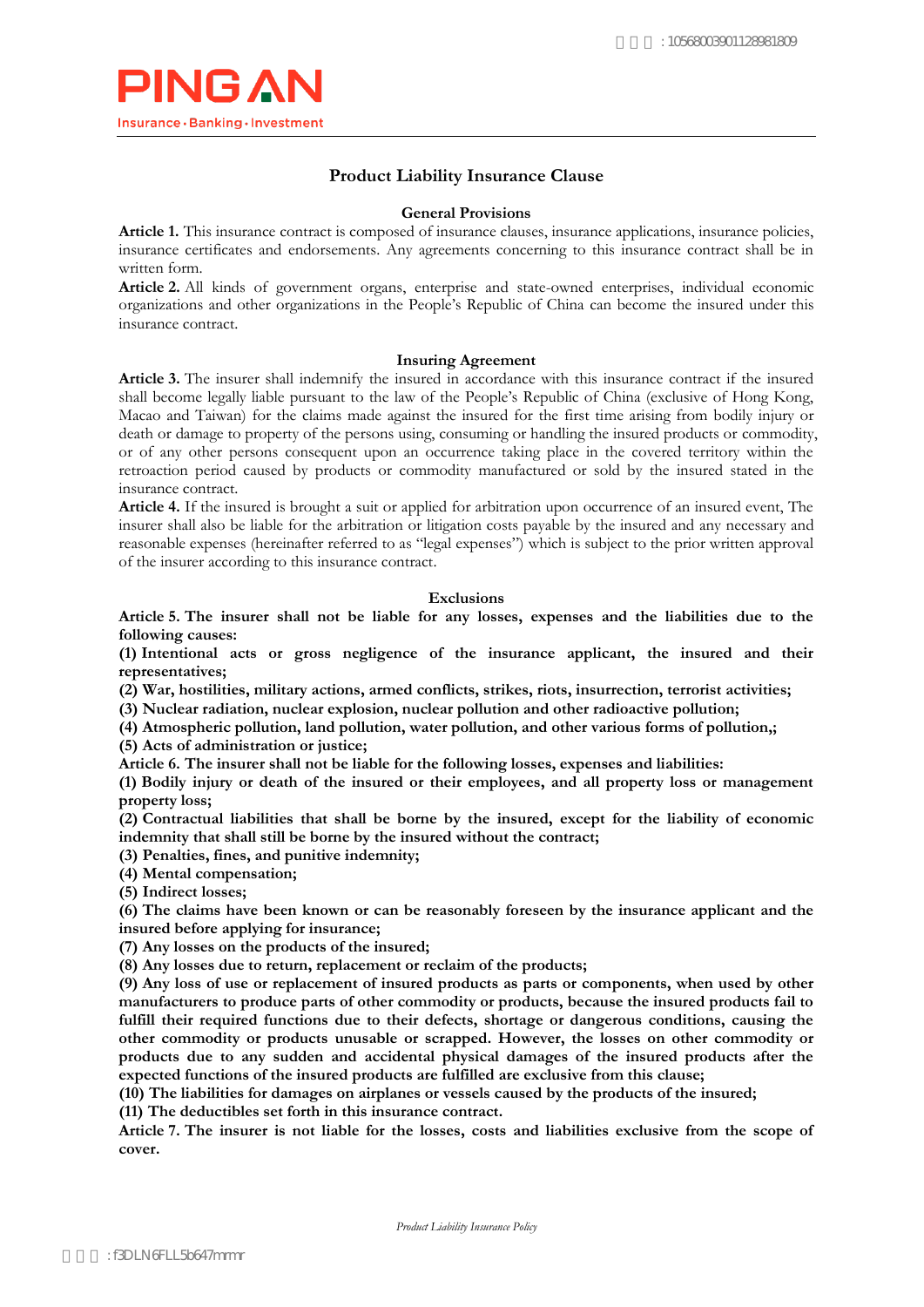

### **Limit of Indemnity And Deducible**

**Article 8.** The Limit of Indemnity, including the Limit of Indemnity per event, Limit of Indemnity per person per event, Limit of Indemnity for bodily injury and death per event, Limit of Indemnity for property loss per event, and the aggregate Limit of Indemnity, shall be determined by the insurance applicant and the insurer through negotiation and specified in the insurance contract.

**Article 9.** The deductible per event shall be determined through negotiation by the insurance applicant and the insurer at reaching the contract and specified in the insurance contract.

#### **Insurance Period**

**Article 10.** Unless specified otherwise, the insurance period shall be one year, the time of commencement and termination being subject to the stipulation in the policy.

#### **Insurance Premium**

**Article 11.** The premium shall be paid to the insurer in advance while signing the insurance contract according to the predicted sales amount of the insured within the insurance period. Upon expiration of the insurance period, the insured shall inform the insurer in writing of the actual sales amount during the insurance period, as the basis for calculating the actual premium. If the actual premium is higher than that paid in advance, the insured shall make up the difference; on the contrary, if the premium paid in advance is higher, the insurer shall refund the difference, but in any case, the actual premium shall not be lower than the stipulated minimum premium.

The insurer shall have the right to require the insured at any time within the insurance period to provide the data of the actual sales amount during a certain period. The insurer shall have the right to assign personnel to inspect relevant account book of the insured or to record and verify the above data.

### **The Obligations Of The Insurer**

Article 12. Once this contract is concluded, the insurer shall timely issue the insurance policy or other insurance certificates to the insured.

**Article 13.** If the insurer, based on the provision of the Article 23, considers the evidence and information provided by the insured incomplete, it shall promptly notify the insurance applicant and the insured once and for all with a request to provide the insurer with additional evidence or information.

**Article 14.** The insurer shall, in a timely manner after the receipt of a claim for payment of the insurance benefits from the insured, ascertain and determine whether the claim is within the liability of the insurer; in case of complicated situation, the insurer shall ascertain and determine as quickly as possible after the basic information used for determining whether the claim is within the liability of the insurer is completely collected. The insurer shall notify the result to the insured, and shall fulfill its obligations for such payment within ten (10) days after an agreement is reached with the insured on the amount of payment. If the insurance contract specifies the period within which the payment of the insurance benefits shall be made, then the insurer shall fulfill its obligation for payment of the insurance benefits as specified in the insurance contract. After the insurer has ascertained the claim according to the above provision, shall issue to the insured a notice which states the reasons declining payment of the insurance benefits for any events not falling within the scope of the cover.

**Article 15.** If the amount of payment of the insurance benefits cannot be determined within sixty (60) days of receipt of the claim for payment of the insurance benefits, and relevant evidence and information thereof, then the insurer shall effect payment of the minimum amount which can be determined by the evidence and information obtained. The insurer shall pay the balance after the final amount of payment of the insurance benefits is determined.

### **The Obligations Of The Insurance Applicant And The Insured**

**Article 16.** If the insurer, prior to the conclusion of an insurance contract, inquire about the subject matter of the insurance or person to be insured, the applicant should make a full and accurate disclosure.

The insurer shall have the right to terminate the insurance contract, in the case that the applicant intentionally or gross negligently fails to perform such obligation of making a full and accurate disclosure specified in the preceding paragraph to the extent that it would materially affect the insurer's decision whether or not to underwrite the insurance or whether or not to increase the premium rate.

The contractual cancellation right under the preceding paragraph shall be extinguished if not exercised for thirty (30) days, commencing on date when the insurer knows the grounds of termination. And the insurer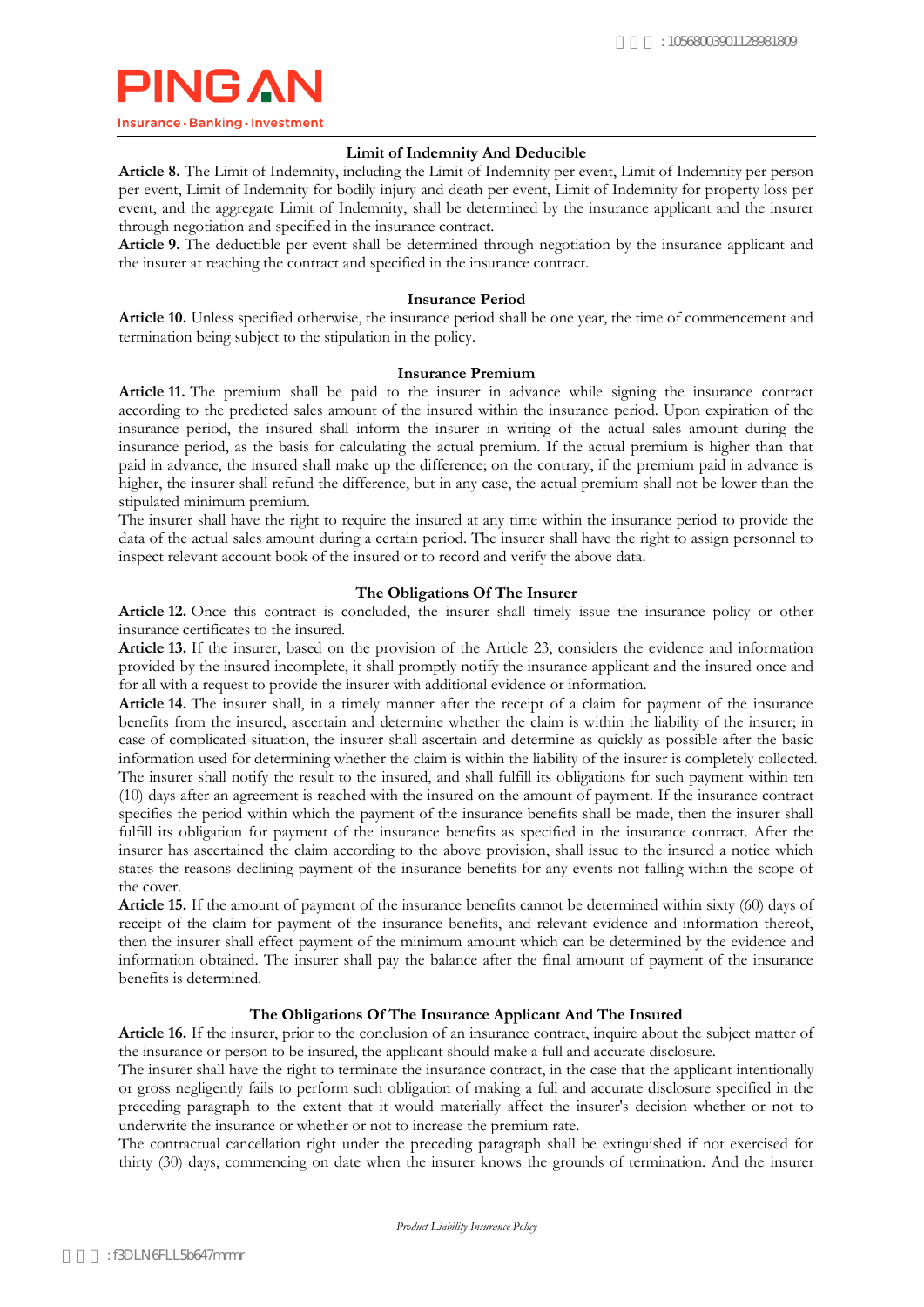Insurance · Banking · Investment

can not cancel the contract, if the contract has been established for more than two years; in case of occurrence of insured event, the insurer shall bear obligation for payment of insurance benefits.

**If any applicant intentionally fails to perform its obligation of making a full and accurate disclosure, the insurer shall bear no obligation for making any payment of the insurance benefits, or for returning the premiums paid, for the occurrence of the insured event which occurred prior to the termination of the contract.**

**If an applicant gross negligently fails to perform its obligation of making a full and accurate disclosure and this materially affects the occurrence of an insured event, the insurer shall bear no obligation for making any payment of the insurance benefits for any insured event occurring before the termination of the contract, but may return the premiums paid.**

If the insurer has known the information that the insured fails to make a full and accurate disclosure, the insurer can not terminate the contract; in case of occurrence of the insured event, the insurer shall bear the obligation for payment of the insurance benefits.

**Article 17.** Unless otherwise specified, the insurance applicant should pay the insurance premiums upon entering into this contract.

**In case that the insurance premium is agreed to pay in lump sum and the insurance applicant pays the insurance premium after the date agreed, the insurer is not liable for the insured events happened prior to the payment.**

In case that the insurance premium is agreed to pay by installment, the insurer shall be liable for indemnify according to the proportion between the total amount of premium collected by the insurer prior to the occurrence of the insured event and the premium amount payable by the insurance applicant, which means the total premium the insurance applicant shall pay to the insurer by installment under the agreement up to the date the insured event occurred.

**Article 18.** The insured shall observe all the state laws and regulations with respect to product quality and safety, and any other regulations associated therewith, strengthen management, take reasonable precautions to avoid or reduce the occurrence of the insured event.

The insurer may inspect the insured's buildings, machines, equipment, work, products or commodity, and propose written suggestions to the insurance applicant or the insured to eliminate risks and latent problems undermining the safety of the subject matter of the insurance, which shall be conscientiously implemented by the insurance applicant and the insured. However, the above mentioned inspection or examination shall in no circumstances be held as any commitment to the Insured by the insurer.

In the event that the insurance applicant or the insured fails to fulfill its contractual obligation to perform the abovementioned safety obligation, the insurer has the right to request an increase of the premium or to terminate the contract.

**Article 19.** If the extent of risk to the subject-matter insured increases significantly during the period of the insurance contract because the insured produces or sells any new products or due to any change in the insured products' chemical constituent, the insured shall, in accordance with the contract, promptly notify the insurer and the insurer shall have the right to increase the premium or terminate the contract.

**If the insured fails to fulfill the obligation of notice stipulated in the preceding paragraph, the insurer shall bear no obligation for indemnity of the insured event which occurs due to the increased risk to the subject-matter insured.**

**Article 20.** After knowing the occurrence of the insured event, the insured shall:

(1) Take necessary and reasonable measures to prevent or reduce the losses, **otherwise, the insurer is not liable for indemnity of exaggerated losses;** 

(2) Notify the insurer timely of the causes, process and losses of the insured event in written form; **if the insured intentionally or gross negligently fail to timely notify, resulting in the difficulty for ascertaining the nature, causes and extent of losses of the insured event, the insurer shall not bear the liability for payment of insurance benefits for the parts the insurer cannot determined,** except the case that the insurer has timely known otherwise or should know the occurrence of the insured event;

(3) Protect the scene of the insured event, allow and assist the insurer to conduct the accident survey. **The insurer will not pay for any loss of which the insurer is incapable of verifying the cause or confirming the loss condition if the insured refuse or hinder the insurer from investigating;**

(4) For the insured event involved in violating laws or committing crimes, report to a public security organ in time, **otherwise the insurer is not liable for indemnify of the exaggerated losses.** 

**Article 21.** The insured should notify the insurer promptly when it received the claim for indemnity. Without the written permission of the insurer, the insurer is not restricted by any commitment, rejection, offer,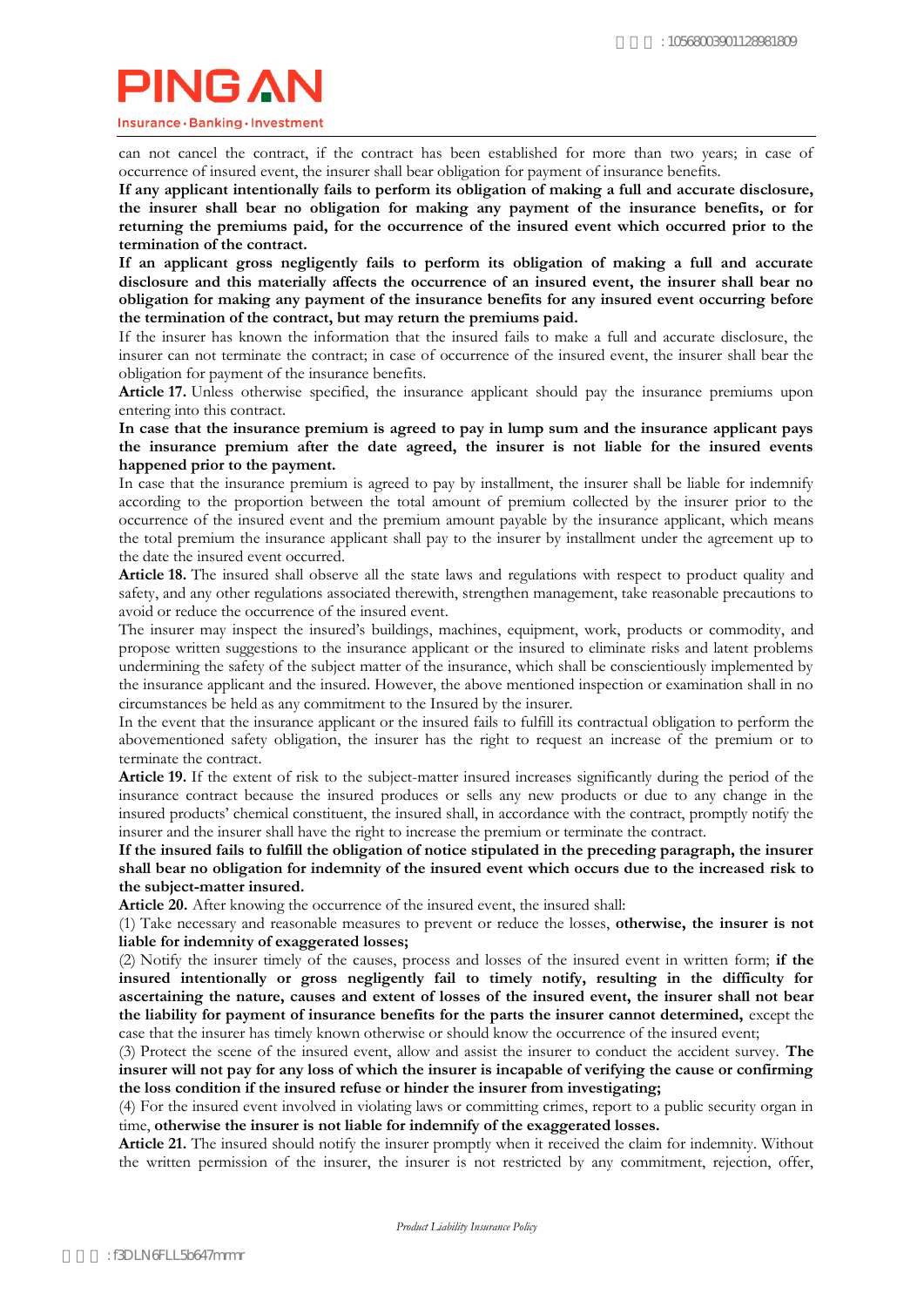#### Insurance · Banking · Investment

agreement, payment or compensation that the insured made to the victim. **The insurer has the right to recheck the insurance compensation voluntarily committed or paid by the insured, and the insurer is not liable for any indemnity exclusive from the scope of cover or exceed the limit of indemnity.** During the settlement process of any claim whose ultimate liability shall be borne by the insurer, the insurer has the right to handle independently. And the insured is obliged to provide to the insurer with any information and assistant with its best effort.

**Article 22.** The insured should immediately notify the insurer about the possible arbitration, litigation in written form when it learned that there may be any Litigation or arbitration; and should promptly send relevant copies to the insurer when it received a court summons or other legal documents. The insurer has the right to deal with litigation or arbitration matter in the name of the insured, and the insured should provide the relevant documents and necessary assistance.

**The insurer is not liable for indemnity of exaggerated losses caused by the delayed information or necessary assistance abovementioned.**

**Article 23.** The insured should provide the following evidences and information to the insurer as claiming for indemnity:

(1) Original insurance policy;

(2) Claims application filled by the insured or its representatives;

(3) Relevant material of claim submitted by the victim to the insured;

(4) In case of causing bodily injury or death of the victim, the materials shall include: the original medical bills of document regarding the victim's case history, certificate of diagnosis, medical fee and so on; the certificate concerning the victim's bodily injury degree: in case the victim is disabled, the certificate concerning the disabled degree issued by medical institution based on relevant laws and regulations shall be presented; in case the victim is dead, the certificate of death issued by [public security organ](dict://key.0895DFE8DB67F9409DB285590D870EDD/public%20security%20organ) and medical institution shall be presented;

(5) In case of causing property loss of the victim, the materials shall include: list of loss and expenses;

(6) The Compensation Agreement or Settlement Agreement signed between the insured and the victim; in case that the case has been judged or arbitrated, the written judgment or arbitration award shall be presented;

(7) Any other evidences and materials provided by the claimant for benefits to identify the nature and cause of the insured accident and the extent of loss.

**In the event that the insurer is unable to verify the losses as a result of the insured's failing to fulfill the obligation of providing claiming materials stipulated in the preceding paragraph, the insurer is not liable for indemnity of the parts which the insurer cannot determined.**

**Article 24.** If any defect found in an insured product or commodity shows or indicates that similar defect also exists in other insured products or commodity, the insured should immediately make investigation and correct such defect at its own account, otherwise, any losses caused by such similar defect shall be borne by the insured.

#### **Claims settlement**

**Article 25.** The indemnity is based on the indemnity liability of the insurer determined by one of the following ways:

(1) negotiation between the insured and the victim who submit the claim for indemnity with the consent of the insurer;

(2) Award of the arbitration agency;

(3) Judgment of the People's Court;

(4) Other means approved by the insurer.

### **Article 26. If the insured caused damages to a victim and has not indemnified the victim, the insurer shall not pay the insurance compensation to the insured.**

**Article 27.** In case of loss covered in the scope of the insuring agreement, the insurer shall calculate the amount of the indemnity according to the following methods:

(1) For any loss arising from each event, the insurer shall calculate the amount of indemnity within the Limit of Indemnity per event, in which the amount of indemnity for each person shall not exceed the Limit of Indemnity per person per event, the amount of indemnity for bodily injury or death of more than one person per event shall not exceed the Limit of Indemnity for bodily injury or death per event per event, the amount of indemnity for property loss of more than one person per event shall not exceed the Limit of Indemnity for property loss per event, and the amount of indemnity for legal expenses per event shall not exceed 10% of the Limit of Indemnity per event, unless otherwise provided in the contract.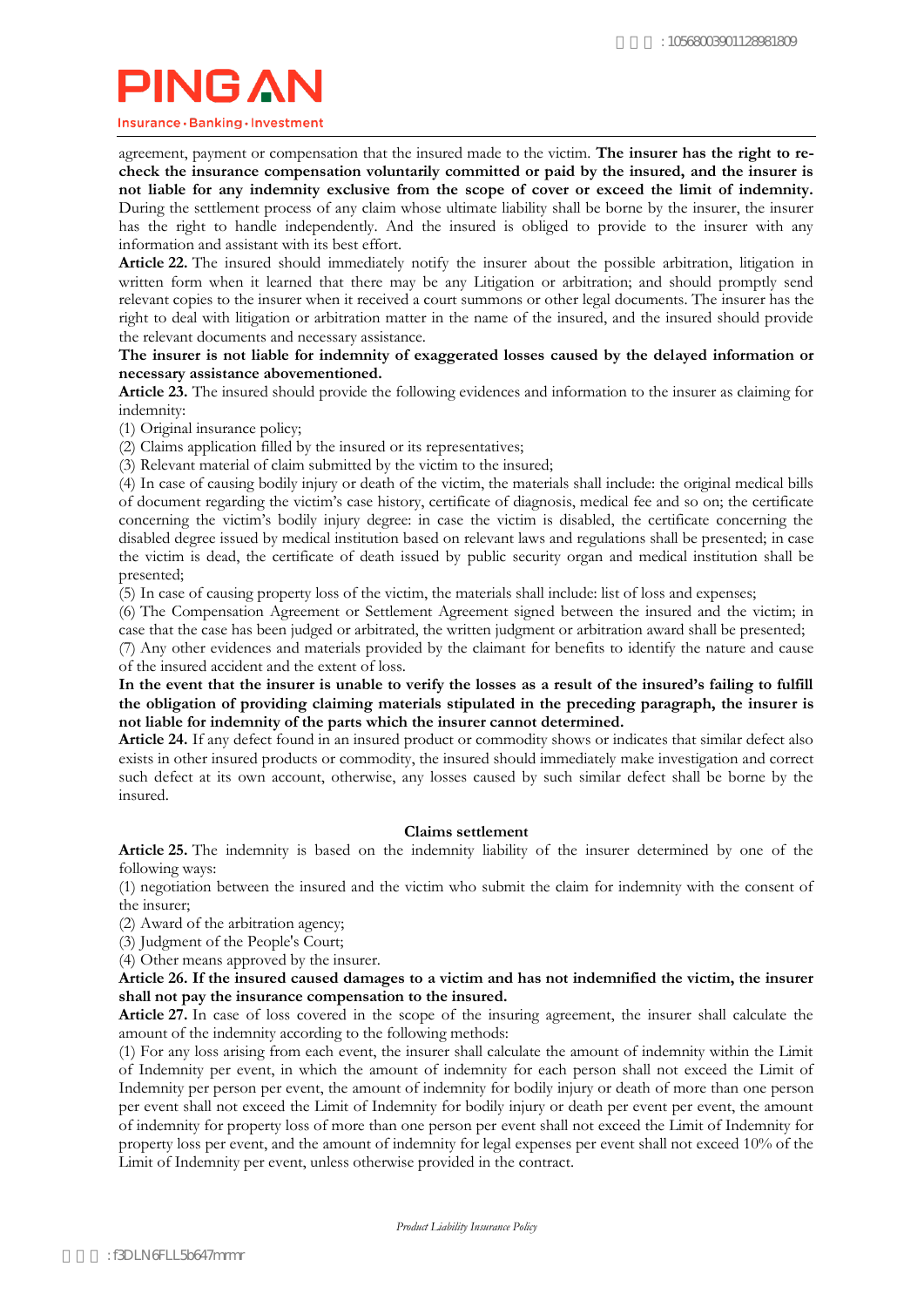Insurance · Banking · Investment

In case one batch of products or commodity produced and sold by the insured causes bodily injury, disease, death or property loss of more than one person due to the same reason, the loss shall be deemed as caused by one insured event.

(2) According to calculation of (1), the insurer indemnifies after the deduction of the mount deductible per event;

(3) During the insurance period, the total amount of insurance compensation of several events indemnified by the insurer, based on Article 3 and 4, shall not exceed the aggregate limit of indemnity.

**Article 28.** In case of the occurrence of the insured event, if the insured's losses can be indemnified under other insurance which has the same coverage as this insurance contract, the insurer shall bear the liabilities for indemnity as per the proportion of the limit of indemnity of this insurance contract to the total limit of indemnity of other insurance contracts and this one.

**The insurer is not liable for advancement of the indemnity payable by other insurers**. In the event that the insurer pays more indemnity due to the fact that the insured fails to make a full and accurate disclosure, the insurer has the right to retrieve the overpaid amount from the insured.

**Article 29.** In the event that the losses within the insurance liability shall be indemnified by related responsible party, the insurer may from the date when the insurer pay indemnity of insurance compensation to the insured, within the scope of indemnity, subrogate the insured's right against related responsible party for compensation, and the insured should provide the insurer with necessary documents and knowing information.

If the insured has already obtained insurance compensation from the responsible party, the insurer shall pay the amount after deducting such obtained amount.

**If the insured waives the right of claiming for indemnity against the responsible party after the occurrence of the insured event and before the insurer making the indemnity, the insurer is not liable for indemnity**; If the insured, without the insurer's consent, waives the right of claiming for indemnity against the responsible party after indemnity is made by the insurer, the waiver of the insured shall be regarded as invalid; The insurer may deduct or request the insured to refund the corresponding amount if the insurer is not able to exercise the right of claiming for indemnity by subrogation due to the insured's intentional misconduct or gross negligence .

**Article 30.** All the actions by the insurer, including but not limited to receiving a claim, investigating on spot, loss adjusting, taking part in litigation, giving advice to the Insured, and issuing or requesting of any document and so on, shall not be considered as the insurer's promise to undertake any liability of indemnity.

**Article 31.** The [limitation period of actions](dict://key.0895DFE8DB67F9409DB285590D870EDD/limitation%20of%20actions) of claiming for indemnity by the insured against the insurer is two years since the date when the insured know or should have known the occurrence of the insured event.

### **Dispute Treatment And Law Application**

**Article 32.** Disputes arising from the execution and performance of the policy shall be settled through negotiation between the parties hereto. Should no settlement be reached, the case in dispute shall be submitted to the arbitration institution specified in the policy. Where no arbitration institution is specified in the policy or no arbitration agreement is reached after disputes, either party hereinto may bring litigation to the People's Court with jurisdiction.

**Article 33.** Any dispute with regard to the policy should apply the law of P.R.China (excluding Hongkong, Macao and Taiwan).

### **Other Provisions**

**Article 34.** The insurance applicant and the insurer may amend the contents of the insurance contract subject to mutual agreement.

Should there be any amendments to the insurance contract, the insurer shall endorse the original policy or any other insurance certificate, or issue an endorsement slip attached to the insurance contract or insurance certificate, or have a written agreement of amendment with the applicant.

**Article 35.** The insurance applicant may apply for terminating the insurance contract at any time, and the insurance contract shall be terminate at 24:00 on the date when the insurer receives the written cancellation application from the insurance applicant. In the event that the insurance applicant requests the termination of the contract prior to the commencement of the insurance liability, the insurer shall refund the remaining premium to the insurance applicant after deducting handling charges of 3%; In the event that the insurance applicant requests the termination of the contract subsequent to the commencement of the insurance liability, the premium in the period from the commencement of the insurance liability to the contract termination shall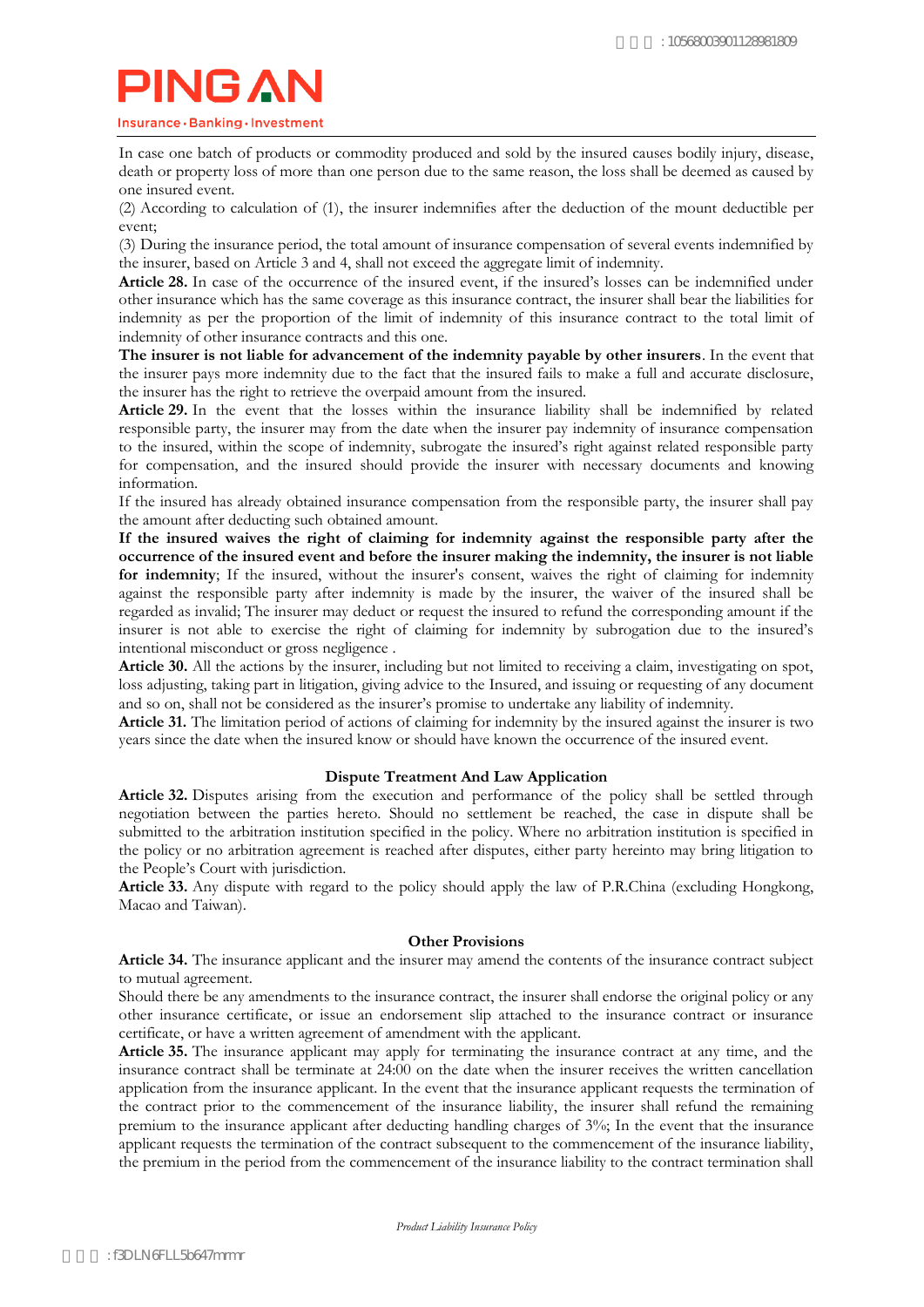Insurance · Banking · Investment

be calculated and collected as per the short-term rate, and the remaining part shall be refunded to the insurance applicant.

The insurer may also terminate the insurance contract. In the event that the insurer requests the termination of the contract prior to the commencement of the insurance liability, it shall not collect handling charges from the insurance applicant and shall refund the collected premium; in the event that the insurer requests the termination of the contract subsequent to the commencement of the insurance liability, the insurer may notify the insurance applicant to terminate the contract fifteen (15) days in advance and, the insurer may charge the premiums for the period from the commencement of the insurance liability to the date of the termination of the contract on daily pro-rata basis, and shall refund the remaining portion to the insurance applicant.

Article 36. If the insured event occurred and the indemnity had been borne by the insurer, the insurance applicant may terminate the contract within thirty (30) days after the loss is indemnified by the insurer; Unless specified otherwise in the insurance contract, the insurer may also terminate the contract, but it shall notify the applicant fifteen (15) days in advance.

If the insurance contract is terminated in accordance with the preceding paragraph, the insurer shall return to the insurance applicant the premium for the portion of the aggregate limit of indemnity deducting the alreadypaid amount, after deducting the collectible part for the period from inception date to the terminating date.

| Months passed in insurance.<br>period (months) |  |    |    |    |     |    |    |    |    |  |
|------------------------------------------------|--|----|----|----|-----|----|----|----|----|--|
| Proportion of annual rate<br>(%                |  | 30 | 40 | 5( | -60 | 70 | 80 | 8. | 90 |  |

#### **Appendix: Schedule of short-term rate**

(Note: The month passed in insurance period that is less than one month shall calculate as one month)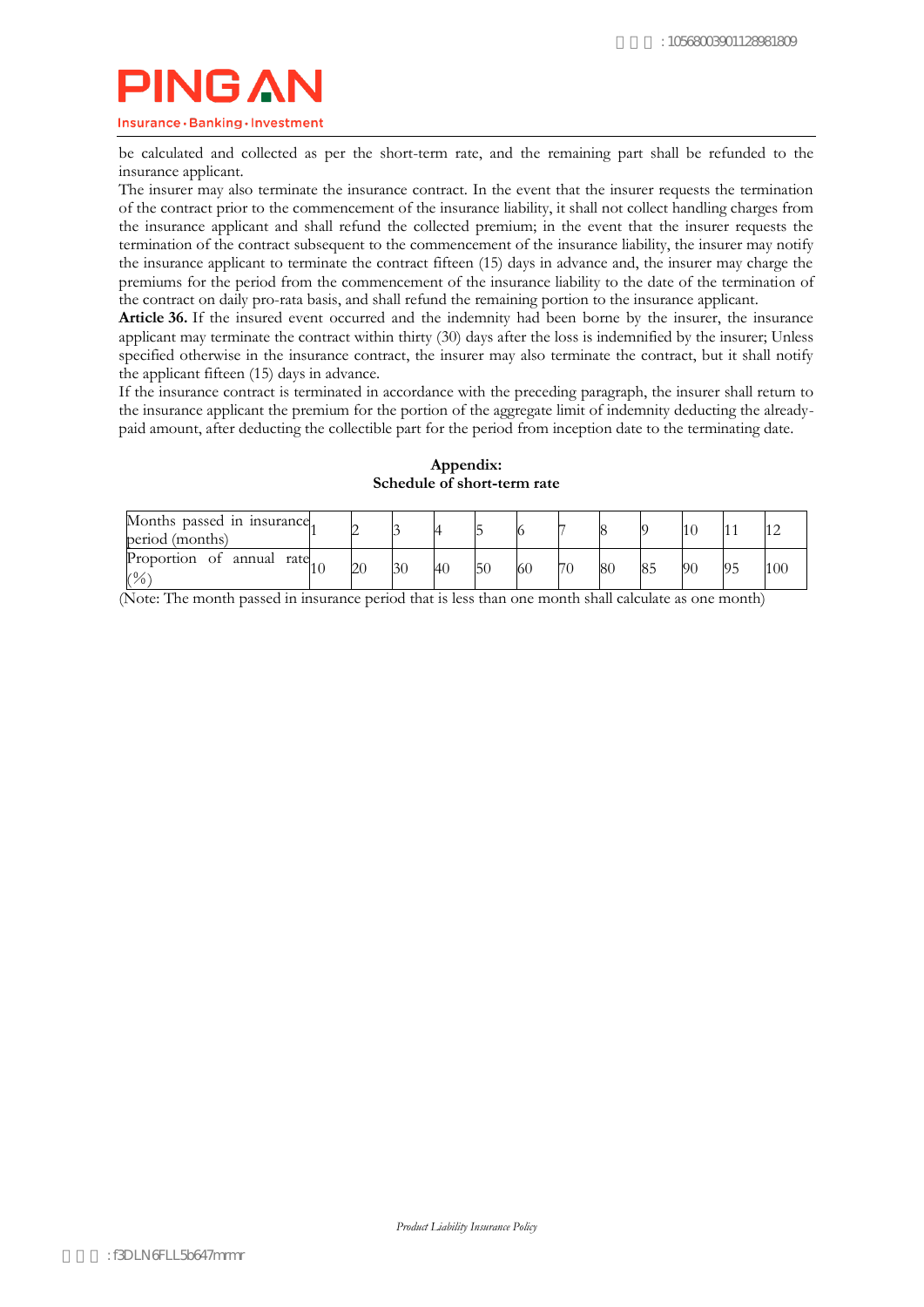

# **Extensions Clause**

#### **1. Products Guarantee Exclusion:**

This insurance does not apply to damages claimed for the repair (including removal, treatment, alteration) or replacement of the Insured's goods or products because of any known or suspected defect therein or the harmful nature or unsuitability thereof.

#### **2. Damage to "Your Product" Exclusion:**

This insurance does not apply to property damage to "Your Product" arising out of it or any part of it. "Your Product" means:

a. Any goods or products, other than real property, manufactured, sold, handled, distributed or disposed

of by: 1. You;

2. Others trading under your name; or

3. A person or organization whose business or assets you have acquired; and

b. Containers (other than vehicles). materials, parts or equipment furnished in

connection with such goods or products.

"Your Product" includes warranties or representations made at any time with respect to the fitness, quality,

durability or performance of any of the items included in a. and b. above.

#### **3. Damage to "Your Work" Exclusion:**

This insurance does not apply to property damage to "Your Work" arising out of it or any part of it.

This exclusion does not apply if the damaged work or the work out of which the damage arises was performed on your behalf by a subcontractor.

"Your Work" means:

a. Work or operations performed by you or on your behalf of; and

b. Materials, parts or equipment furnished in connection with such work or operations.

"Your Work" includes warranties or representations made at any time with respect to the fitness, quality, durability or performance of any of the items included in a. and b. above.

#### **4. Damage to Impaired Property or not Physically Injured Exclusion:**

This insurance does not apply to "Property Damage" to "impaired property" or property that has not been physically injured, arising out of:

1. A defect, deficiency, inadequacy or dangerous condition in "your product" or "your work"; or

2. A delay or failure by you or anyone acting on your behalf to perform a contract or agreement in accordance with its terms.

This exclusion does not apply to the loss of use of other property arising out of sudden and accidental physical injury to your product" or "your work" after it has been put to its intended use.

"Impaired property" means tangible property, other than "your product" or "your work". that cannot be used or is less useful because ;

1. It incorporates "your product" or "your work" that is known or thought to be defective, deficient,

inadequate or dangerous; or

2. You have failed to fulfill the terms of a contract or agreement;

if such property can be restored to use by:

1. The repair, replacement, adjustment or removal of "your product" or "your work"; or

2. Your fulfilling the terms of the contract or agreement.

#### **5. Total Pollution Exclusion:**

This Insurance does not apply to:

(1) "Bodily injury", "personal injury" or "property damage" which arises out of or would not have occurred in whole or in part but for the actual, alleged or threatened discharge, dispersal, seepage, migration, release or escape of pollutants at any time.

(2) Any loss, cost or expense arising out of any:

(a) Request, demand, or order that any insured or others test for, monitor, clean up, remove, contain,

treat, detoxify or neutralize, or in any way respond to, or assess the effects of pollutants; or

(b) Claim or suit by or on behalf of a governmental authority or others for damages because of testing for, monitoring, cleaning up, removing, containing, treating, detoxifying or neutralizing, or in any way responding to, or assessing the effects of pollutants.

(c) Pollutants means one or more solid, liquid, gaseous or thermal irritants or contaminants, including smoke, vapour, soot, fumes, acids, alkalis, chemicals and waste. Waste includes material to be recycled, reconditioned or reclaimed.

This exclusion applies whether or not such injury or damage may be included within the "products / completed operations hazard".

#### **6. Completed Operations Liability Exclusion-**

This insurance does not apply to all "bodily injury" and "property damage" arising out of "your work" that has been completed or abandoned.

"Your work" will be deemed completed at the earliest of the following times: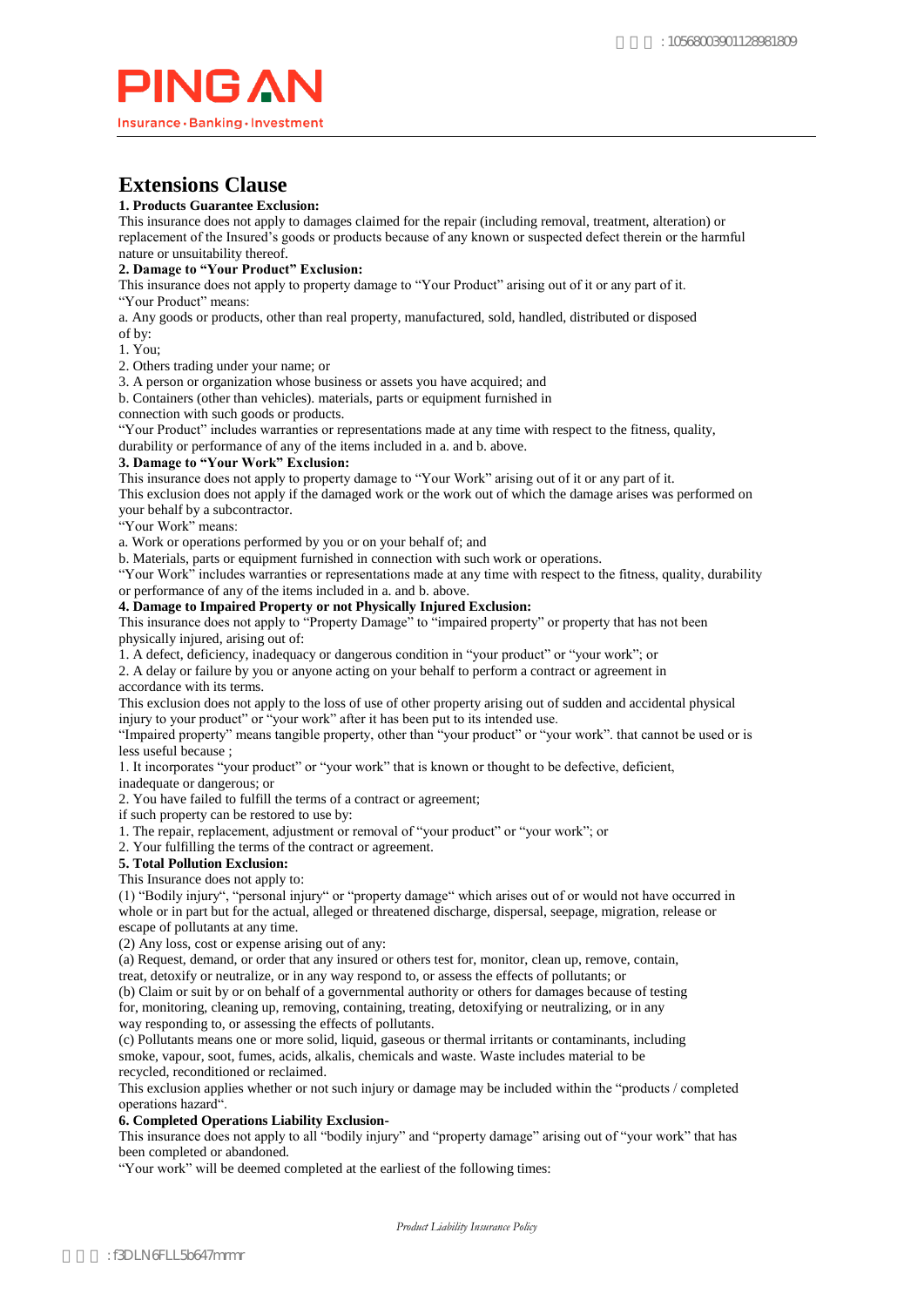#### Insurance · Banking · Investment

1. When all of the work called for in your contract has been completed.

2. When all of the work to be done at the site has been completed if your contract calls for work at more than one site.

- 3. When that part of the work done at a job site has been put to its intended use by any person or
- organization other than another contractor or subcontractor working on the same project.

4. Work that may need service, maintenance, correction, repair or replacement, but which is otherwise complete, will be treated as completed.

#### **7. Contractual Liability / Hold Harmless Agreements Exclusion**

This insurance does not apply to "Bodily injury" or "property damage" for which the insured is obligated to pay damages by reason of the assumption of liability in a contract or agreement. This exclusion does not apply to liability for damages:

1. Assumed in a contract or agreement that is an "insured contract"; or

2 .That the insured would have in the absence of the contract or agreement.

#### **8. Absolute Silica Exclusion**

A. This Agreement excludes any liability, loss, cost or expense, of any nature whatsoever, arising directly or indirectly from or in consequence of Silica in whatever form or quantity, including dust, or any product or material containing Silica.

B. Without limiting the foregoing, this Agreement further excludes any liability, loss, cost or expense, of any nature whatsoever, arising directly or indirectly from (1) any duty to disclose and/or failure to properly disclose the material facts or dangers associated with Silica or (2) the Company's obligations to a third party associated with this exposure.

#### **9. Lead Exclusion (ISO CG 26 51)**

This insurance does not apply to:

"Bodily injury" caused in whole or in part, either directly or indirectly, by lead paint or lead contamination, or arising out of or incidental to the inhalation, ingestion, use, handling, or contact with lead paint or lead contamination.

#### **10. Consequential Financial Loss Exclusion**

It is hereby declared and agreed that no liability shall attach to this Policy in respect of any claim made against the insured based upon and/or arising out of any direct or indirect financial loss such as loss of revenue, loss of sales, delay damages or extra expenses resulted from the loss of use of any property arising out of:

A defect, deficiency, inadequacy or dangerous conditions in your product or your work, or

 A sudden and accidental physical injury to your product or your work after it has been put to its intended use.

#### **11. Electromagnetic Radiation Exclusion Clause**

This insurance does not apply to "bodily injury", "property damage", "personal injury", or "advertising injury" arising out of or allegedly due to exposure to or contact with "Electromagnetic Radiation". As used herein, "Electromagnetic Radiation" includes, but is not limited to : magnetic energy, waves, fields or forces generated, produced, distributed, transmitted or maintained by charges, currents, frequencies, energy or forces of electricity. Subject otherwise to the terms, exception and conditions of this policy.

#### **12. Efficacy Risks Exclusion**

This insurance shall not apply to any claim or liability resulting from the failure of the Insured's products or work completed by or for the Insured to perform the function or serve the purpose intended by the Insured.

#### **13. Punitive And Exemplary Damages Exclusion**

It is agreed that such coverage as is afforded by this policy shall not apply to fines, penalties, punitive or exemplary damages against the named insured.

#### **14. Terrorism Exclusion Clause**

The insurer shall not be liable under this policy for any loss, damage or expense directly or indirectly occasioned by, happening through or in consequence of any unlawful act of any person or persons acting on behalf of or in connection with any others whose objectives include the overthrowing or influencing of any de jure or de facto government or the intimidation of any civilian population, or any segment thereof by terrorism, violence, force or coercion in furtherance of political, social, religious or ideological objectives.

### **15. Total Asbestos Exclusion Clause**

It is agreed that this policy shall not apply:

A. To any liability for property damage, personal injury, sickness, disease, occupational disease, disability, shock, death, mental anguish or mental injury at any time arising out of the manufacture of, mining of, use of, sale of, installation of, removal of, distribution of, or exposure to asbestos, asbestos products, asbestos fibers or asbestos dust;

B. To any obligation of the insured to indemnify any party because of damages arising out of such property damage, personal injury, sickness, disease, occupational disease, disability, shock, death, mental anguish or mental injury at any time as a result of the manufacture of, mining of, use of, sale of, installation of, removal of, distribution of or exposure to asbestos, asbestos products, asbestos fibers or asbestos dust;

C. To any obligation to defend any suit or claim against the insured alleging personal injury, or property damage and seeking damages, if such suit or claim arises from personal injury or property damage resulting from or contributed to, by any and all manufacture of, mining of, use of, sale of, installation of, removal of, distribution